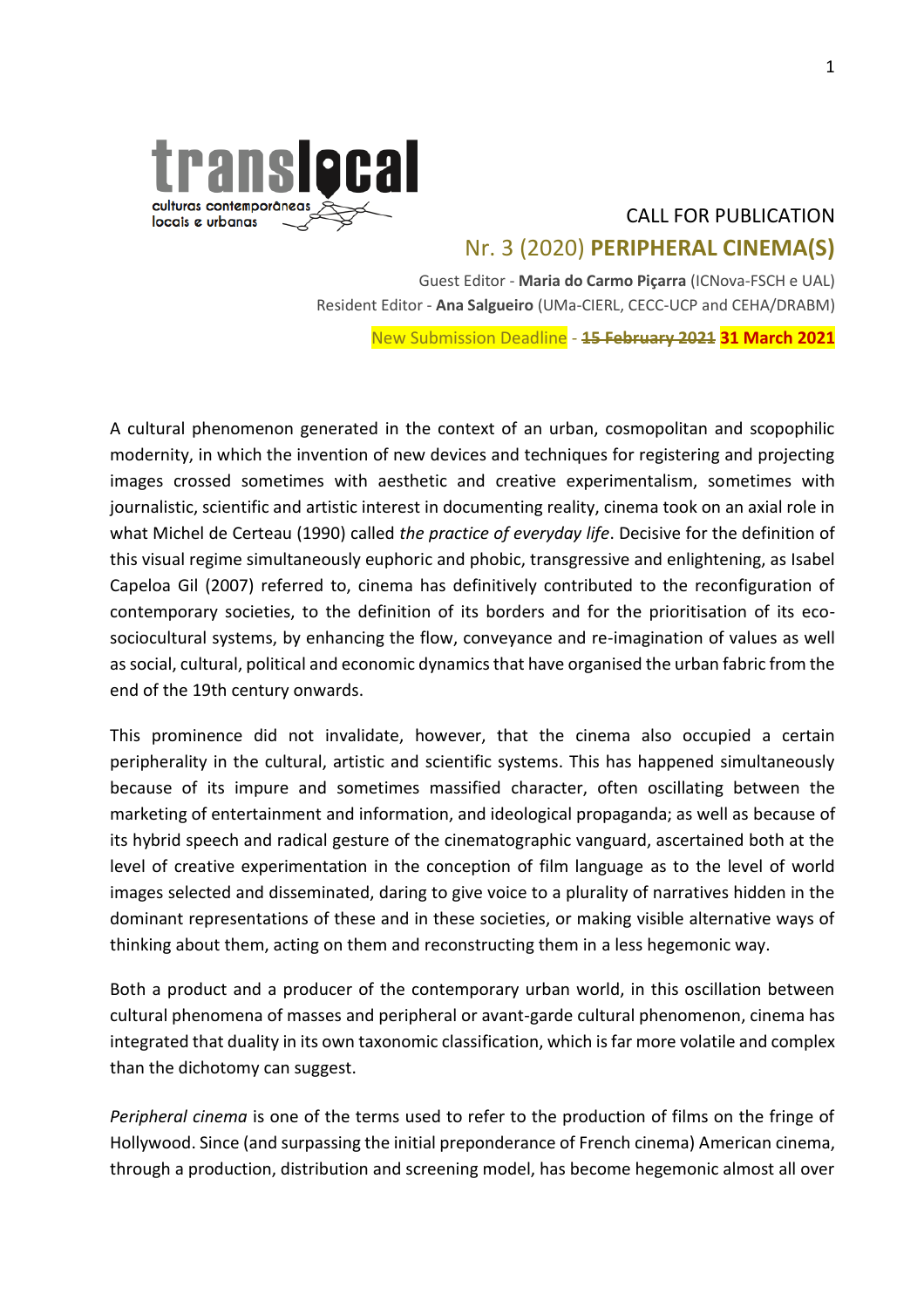the world, the cinematography of other countries and regions was considered  $-$  and thus designated – as peripheral, in relation to this supposed centre, which is not only an imaginary centre but has imposed a system of representation. The most obvious consequence of this hegemony was underlined by Guy Hennebelle in the seminal text *Les cinémas nationaux contre Hollywood* (National Cinemas Against Hollywood, 1978), quoting Glauber Rocha and Jean-Luc Godard when they expose how, through films, a standardization of the society which is based on a North American model and that twists world reality and diversity was imposed.

This observation has generated an area of identitarian resistance, which applies not only to the production of films, but includes reflection on the imaginary they offer. As an alternative to the use of the term "peripheral cinema" – or its declension in the plural – the cinema produced outside Hollywood has been approached using the "world cinema" category, which Lúcia Nagib has been reflecting on from considerations of cinematographic realism, proposing alternatively the concept of *realist cinema*, especially in the recently published *Realist cinema as world cinema* (2020).

In the mindset of a *world cinema* as opposed to *Hollywood cinema*, thoughts on national cinemas are included, especially to frame and analyse the intensification of the European, Middle Eastern, Asian and Latin American production at the end of the 20th century; it is also important to highlight the contribution of Jean-Michel Frodon (1998) to reflect on how nations are projected (or not) through their cinematography. However, this paradigm is of limited scope in order to consider both the diversity of Hollywood-bound cinema and films made as co-production from several countries.

Mention should also be made of the concept of *accented cinema*, proposed by Hamid Nacify to place the cinema made by individuals and groups with non-western cultural experiences and practices, and its fruitfulness to think of alternative filmed representations. The archaeology of the development of this concept of *peripheral cinema* inevitably refers to the definition of *third cinema*, proposed by Argentinian directors Octavio Getino and Fernando Solanas, and comprises integrated practices that include the *aesthetics of hunger* (Glauber Rocha, 1965) and other *cinema of urgency*.

Promoting a reflection on the role of cinema in contemporary eco-sociocultural systems, giving special attention to non-hegemonic cinema, made in various peripheries (geopolitical, but also socio-economic, aesthetic and disciplinary) – peripheries considered here from the centralperiphery model thought up by the economist Samir Amin (1974) -, the 3<sup>rd</sup> annual issue of the journal *TRANSLOCAL. Culturas Contemporâneas Locais e Urbanas* (TRANSLOCAL. Local and Urban Contemporary Cultures), under the theme "Peripheral Cinema(s)" –, is inviting publication in three of its sections: Essays; Articles; and Suggestions for Reading/Recensions.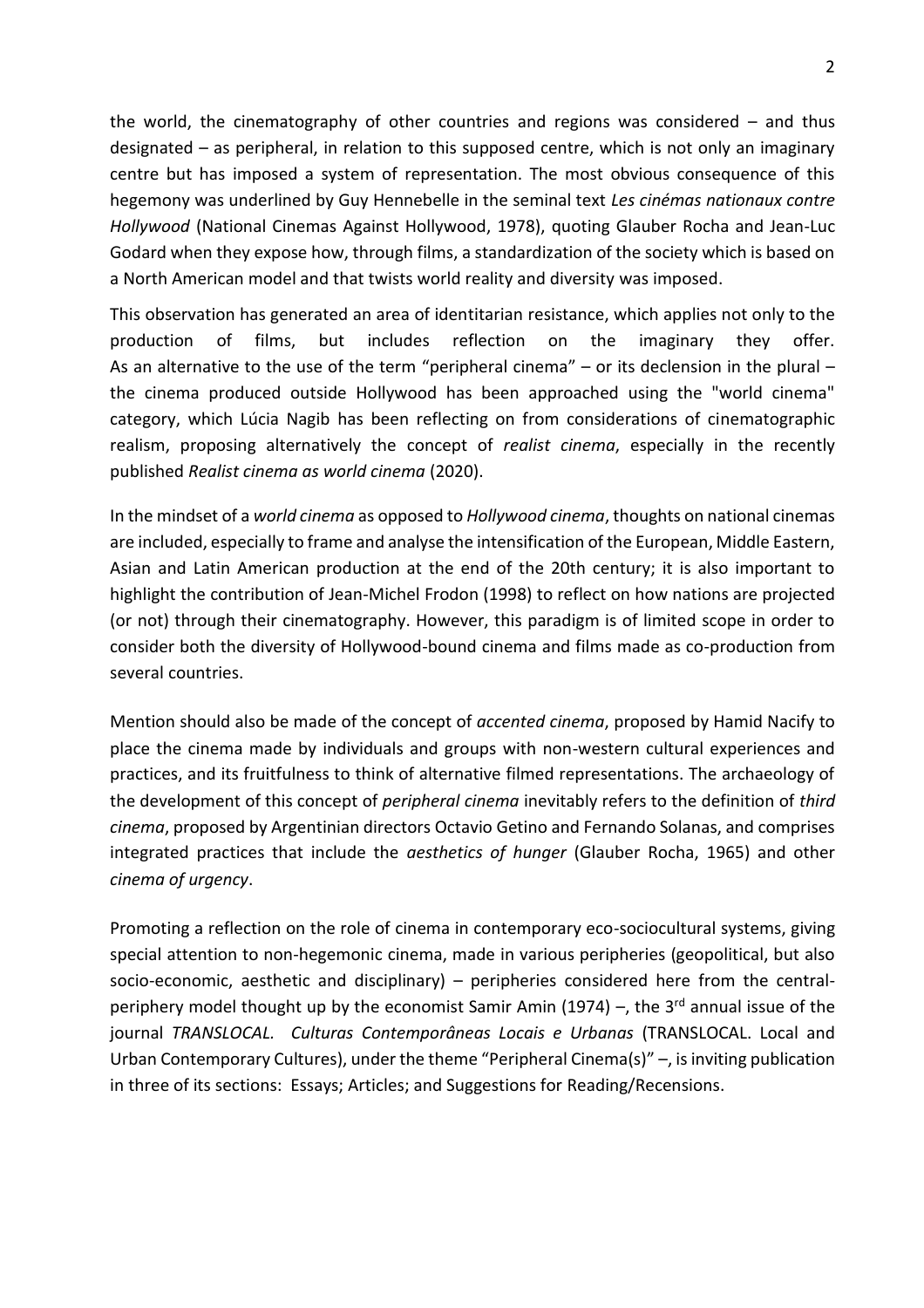Proposals are welcome with interest for **written essays and articles** (2500 to 5000 words), **visual essays** (up to 5 images + complementary text 500 to 1000 words), and **critical reviews** (1000 to 2000 words), which, dealing with the theme "Peripheral Cinema(s)", address (not exclusively) topics such as:

#### ● **Cinema, knowledge and power:**

- hegemonies and peripheralities;
- propaganda and resistance;
- colonialism and post-colonialism.

#### ● **Cinema and cartography of the world:**

○ narratives and images of worlds silenced and invisible in art cinema, scientific cinema and journalistic cinema;

○ denotative and non-denotative (Nelson Goodman) cinematographic representation: documentary, fiction, essay and cinematographic poetry;

○ tourist marketing and *film exoticisation* of the place and the city.

● **Genealogy and theoretical-conceptual reflection:** *mainstream* cinema, *peripheral cinema*, *popular cinema, national cinema, world cinema, third cinema* (Angela Prysthon), *the aesthetics of hunger, cinema/aesthetics of urgency*, *realist cinema* (Lúcia Nagib)…

## ● **Film transits and transfers:**

○ movement and film industry: the production of 'local', 'global' and 'translocal';  $\circ$  intersemiotic translation: cinema  $\leftrightarrow$  other arts.

## ● **Places, buildings, and cinematic devices:**

- architecture and urbanism;
- technology and *new media.*

## ● **Peripheries of the cinematographic phenomenon:**

○ forgotten cinematographies and filmmakers;

○ cinema beyond film, action, actors, and the director: intersecting arts, transdisciplinary meetings and collective creation process.

The proposals for publication will be evaluated according to the international criteria of doubleblind peer review, and **works in Portuguese and English**, with evident quality, that contribute to the reflection proposed under the cover theme of the No. 3 of TRANSLOCAL and that respect the editing standards adopted by the magazine and made available **[here,](https://cierl.uma.pt/cierl/?page_id=5070)** will be accepted. The texts written in Portuguese may or may not follow the Orthographic Agreement of 1990 and the author must declare the option followed in note.